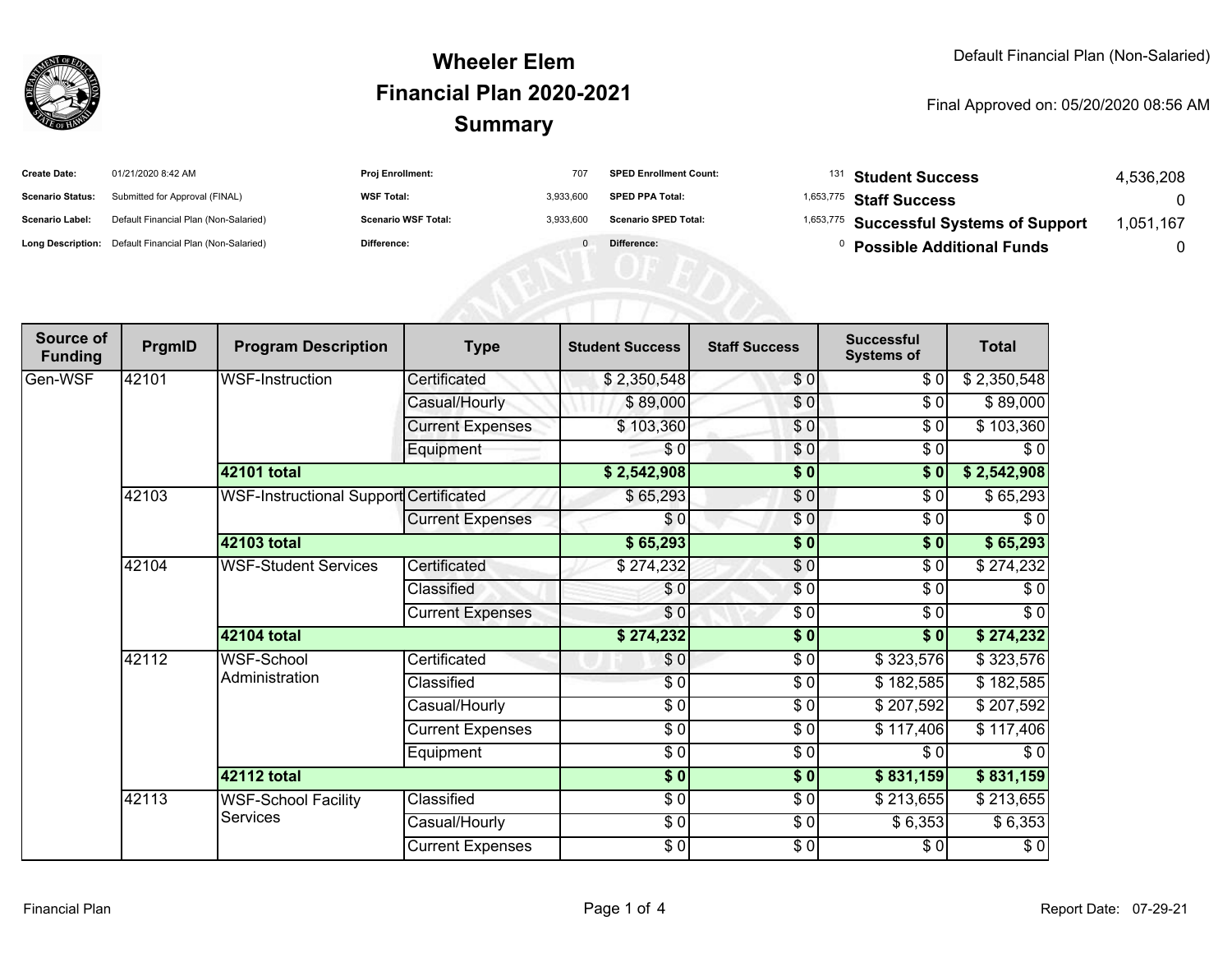

## **SummaryWheeler ElemFinancial Plan 2020-2021**

Final Approved on: 05/20/2020 08:56 AM

| Source of<br><b>Funding</b> | PrgmID           | <b>Program Description</b>                     | <b>Type</b>             | <b>Student Success</b>    | <b>Staff Success</b>     | <b>Successful</b><br><b>Systems of</b> | <b>Total</b>     |                  |
|-----------------------------|------------------|------------------------------------------------|-------------------------|---------------------------|--------------------------|----------------------------------------|------------------|------------------|
| Gen-WSF                     | 42113            | <b>WSF-School Facility</b><br><b>Services</b>  | Equipment               | $\sqrt{3}0$               | $\overline{\$0}$         | $\overline{\$0}$                       | $\overline{\$0}$ |                  |
|                             |                  | 42113 total                                    |                         | $\overline{\$0}$          | \$0                      | \$220,008                              | \$220,008        |                  |
|                             | Gen-WSF          |                                                |                         | \$2,882,433               | $\overline{\$0}$         | \$1,051,167                            | \$3,933,600      |                  |
| Gen-SPED                    | 17101            | SPED Ppa - Instruction                         | Certificated            | \$1,305,860               | $\overline{\$0}$         | \$0                                    | \$1,305,860      |                  |
|                             |                  |                                                | Classified              | \$344,340                 | $\overline{\$0}$         | \$0                                    | \$344,340        |                  |
|                             |                  |                                                | <b>Current Expenses</b> | \$3,575                   | $\overline{\$0}$         | $\overline{\$0}$                       | \$3,575          |                  |
|                             |                  | <b>17101 total</b>                             |                         | \$1,653,775               | $\overline{\$0}$         | $\overline{\textbf{S}}$ 0              | \$1,653,775      |                  |
|                             | 17131            | <b>Special Education in</b><br>Regular Schools | Certificated            | \$0                       | \$0                      | $\overline{\$0}$                       | $\overline{\$0}$ |                  |
|                             |                  |                                                | Classified              | \$0                       | \$0                      | $\overline{\$0}$                       | $\overline{\$0}$ |                  |
|                             |                  | <b>17131 total</b>                             |                         | $\overline{\$0}$          | $\overline{\$0}$         | $\overline{\$0}$                       | $\overline{\$0}$ |                  |
|                             | <b>Gen-SPED</b>  |                                                |                         | \$1,653,775               | $\overline{\$0}$         | $\overline{\$0}$                       | \$1,653,775      |                  |
| Gen-Categ                   | 16807            | <b>Hawaiian Studies</b>                        | Casual/Hourly           | \$0                       | $\overline{\$0}$         | $\overline{\$0}$                       | $\overline{\$0}$ |                  |
|                             |                  |                                                | <b>Current Expenses</b> | \$0                       | $\overline{\$0}$         | $\overline{\$0}$                       | $\overline{\$0}$ |                  |
|                             |                  | <b>16807 total</b>                             |                         | $\overline{\textbf{S}^0}$ | $\overline{\textbf{50}}$ | s <sub>0</sub>                         | $\sqrt{6}$       |                  |
|                             | <b>Gen-Categ</b> |                                                |                         | $\overline{\$0}$          | $\overline{\$0}$         | $\overline{\$0}$                       | $\overline{\$0}$ |                  |
| Federal                     | 18902            | <b>ESEA Title I-Schools</b>                    | Certificated            | $\overline{\$0}$          | $\overline{\$0}$         | $\overline{\$0}$                       | $\overline{\$0}$ |                  |
|                             |                  |                                                | Casual/Hourly           | \$0                       | $\overline{S}0$          | $\overline{\$0}$                       | $\overline{\$0}$ |                  |
|                             |                  |                                                |                         | <b>Current Expenses</b>   | $\overline{\$0}$         | $\overline{\$0}$                       | $\overline{\$0}$ | $\overline{\$0}$ |
|                             |                  |                                                | Equipment               | \$0                       | $\overline{\$0}$         | $\overline{\$0}$                       | $\overline{\$0}$ |                  |
|                             |                  | <b>18902 total</b>                             |                         | $\overline{\$}0$          | $\overline{\$0}$         | $\overline{\$0}$                       | $\overline{\$0}$ |                  |
|                             | 18935            | <b>ESEA Title I-Parent</b>                     | <b>Current Expenses</b> | $\overline{S}0$           | $\overline{\$0}$         | $\overline{\$0}$                       | $\overline{\$0}$ |                  |
|                             |                  | Engagement<br><b>18935 total</b>               |                         | $\overline{\$0}$          | $\overline{\$0}$         | $\overline{\$0}$                       | $\overline{\$0}$ |                  |
|                             |                  |                                                |                         |                           |                          |                                        |                  |                  |
|                             | 19978            | Impact Aid-WSF                                 | <b>Current Expenses</b> | $\overline{30}$           | $\overline{30}$          | $\sqrt{6}$                             | $\sqrt{6}$       |                  |
|                             |                  | <b>19978 total</b>                             |                         | 50                        | \$0                      | \$0                                    | \$0              |                  |
|                             | 20657            | Essa Title IIa Targeted<br>Prof Dev            | Casual/Hourly           | $\overline{\$0}$          | $\overline{30}$          | $\sqrt{6}$                             | $\overline{S}0$  |                  |
|                             |                  | <b>20657 total</b>                             |                         | $\overline{\$0}$          | $\overline{\$0}$         | $\overline{\$0}$                       | $\overline{\$0}$ |                  |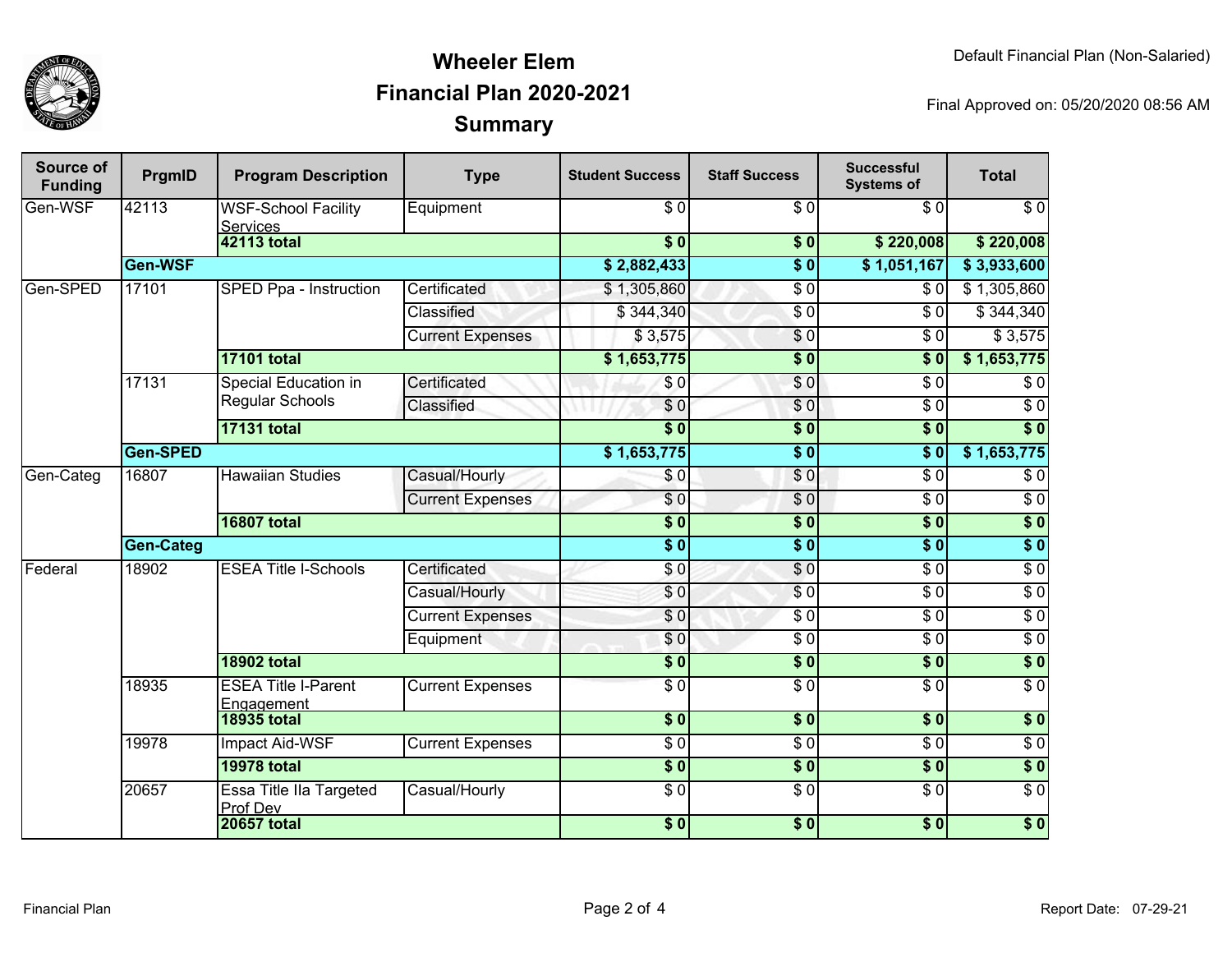

## **SummaryWheeler ElemFinancial Plan 2020-2021**

Final Approved on: 05/20/2020 08:56 AM

| Source of<br><b>Funding</b> | PrgmID          | <b>Program Description</b>                | <b>Type</b>             | <b>Student Success</b> | <b>Staff Success</b> | <b>Successful</b><br><b>Systems of</b> | <b>Total</b>     |
|-----------------------------|-----------------|-------------------------------------------|-------------------------|------------------------|----------------------|----------------------------------------|------------------|
| Federal                     | 20698           | Essa Title IIa Support<br>New Tchr & Prin | Casual/Hourly           | \$0                    | $\sqrt{6}$           | \$0                                    | \$0              |
|                             |                 | <b>20698 total</b>                        |                         | \$0                    | \$0                  | \$0                                    | \$0              |
|                             | <b>Federal</b>  |                                           |                         | \$0                    | \$0                  | \$0                                    | $\overline{\$0}$ |
| Gen-Cent                    | 35163           | Food Services-General<br>Fund             | Casual/Hourly           | \$0                    | $\overline{\$0}$     | $\overline{\$0}$                       | $\overline{\$0}$ |
|                             |                 | 35163 total                               |                         | $\overline{\$0}$       | $\overline{\bullet}$ | $\sqrt{6}$                             | \$0              |
|                             | <b>Gen-Cent</b> |                                           |                         | \$0                    | \$0                  | \$0                                    | \$0              |
| Special                     | 13173           | <b>DHHS-Project HI Aware</b>              | Casual/Hourly           | \$0                    | \$0                  | \$0                                    | $\sqrt{6}$       |
|                             |                 | <b>13173 total</b>                        |                         | \$0                    | \$0                  | \$0                                    | $\sqrt{6}$       |
|                             | 19062           | DOD-Fed Connected<br>Student Incentive    | <b>Current Expenses</b> | \$0                    | \$0                  | \$0                                    | $\sqrt{6}$       |
|                             |                 | <b>19062 total</b>                        |                         | \$0                    | \$0                  | \$0                                    | $\sqrt{6}$       |
|                             | 19085           | DOD-Ea-Leilehua<br>Complex FY17           | Casual/Hourly           | \$0                    | \$0                  | \$0                                    | $\sqrt{6}$       |
|                             |                 |                                           | <b>Current Expenses</b> | \$0]                   | \$0                  | \$0                                    | $\sqrt{6}$       |
|                             |                 | <b>19085 total</b>                        |                         | \$0                    | \$0                  | \$0                                    | $\overline{\$0}$ |
|                             | <b>Special</b>  |                                           |                         | \$0]                   | \$0                  | \$0]                                   | $\overline{\$0}$ |
| <b>Grand Total</b>          |                 |                                           | \$4,536,208             | \$0                    | \$1,051,167          | \$5,587,375                            |                  |